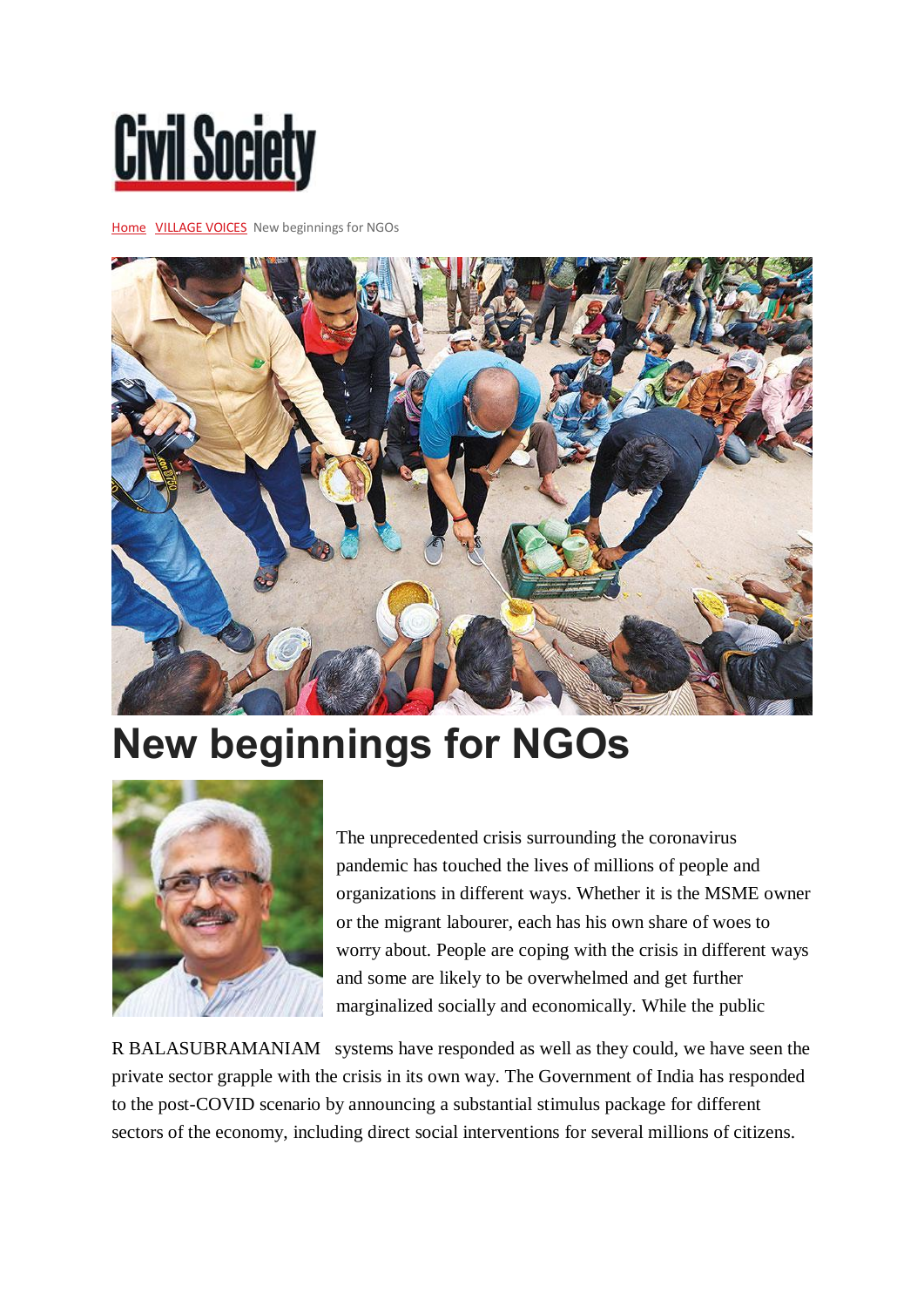What is conspicuously missing is a helping hand to civil society organizations, many of whom are left to fend for themselves and are on the brink of closure.

Thirty-six years ago, when I founded the Swami Vivekananda Youth Movement (SVYM), the primary driver for my colleagues and me was the need to respond to rural India's healthcare demands. Driven by our understanding of the several requirements of the communities we served, SVYM evolved into a development organization focusing on building the human and social capital of people. The support we received — whether it was from the government (both state and central), philanthropists, socially conscious corporates and multinational agencies — helped in ensuring we could continue to do what we passionately believed in.

The past decade saw a shift in the ecosystem and there was a perceptional but confusing pattern emerging. While the CSR Act formalized the support of the corporates, the repeated and regular shift in the laws related to NGOs brought several constraints on how one operated. Whether it is the income tax laws or GST (or its earlier avatar, service tax), amendments to the FCRA and the RTI Act, the welcome inclusion of NGOS within the ambit of the Lok Pal and the decrease in financial support from the government agencies — all these forced a change in how non-profits operated. Many adapted by altering their roles to become contractors and delivering on the government's mandate of providing citizens with goods and services while several preferred to close down. A few toned down their activist tendencies while many others preferred to be silent and adopted a wait and watch approach. The voice of communities and their economic preferences was another pressure point and several NGOs had to evolve, acquire newer talent and be active respondents to these demands too. The romantic view of migrating from the corporate to the social sector also brought in a newer kind of talent and professionalism with its own attendant issues. As one stepped into 2020, several NGOs had built the capacity to respond to this dynamic ecosystem — whether it was in the realm of finances or government relations; CSR partnerships or impact assessments; talent management or legal compliance. There was a perceptible shift in vocabulary and words like return on investment, KPAs, performance appraisals, team retreats and impact measurements became commonplace. Just when it seemed that NGOs were settling down, the government announced another set of changes in several Acts related to the sector, including the CSR Act. And before one could think of a response, the COVID crisis hit and NGOs are today grappling with basic issues revolving around survival and their continued relevance. The COVID crisis also saw the government setting up PM CARES and most corporate donors found it easy and appropriate to contribute to it. Apart from sucking up CSR and other public funds available, it also left NGOs with little or no funding channels to respond to the COVID pandemic and beyond.